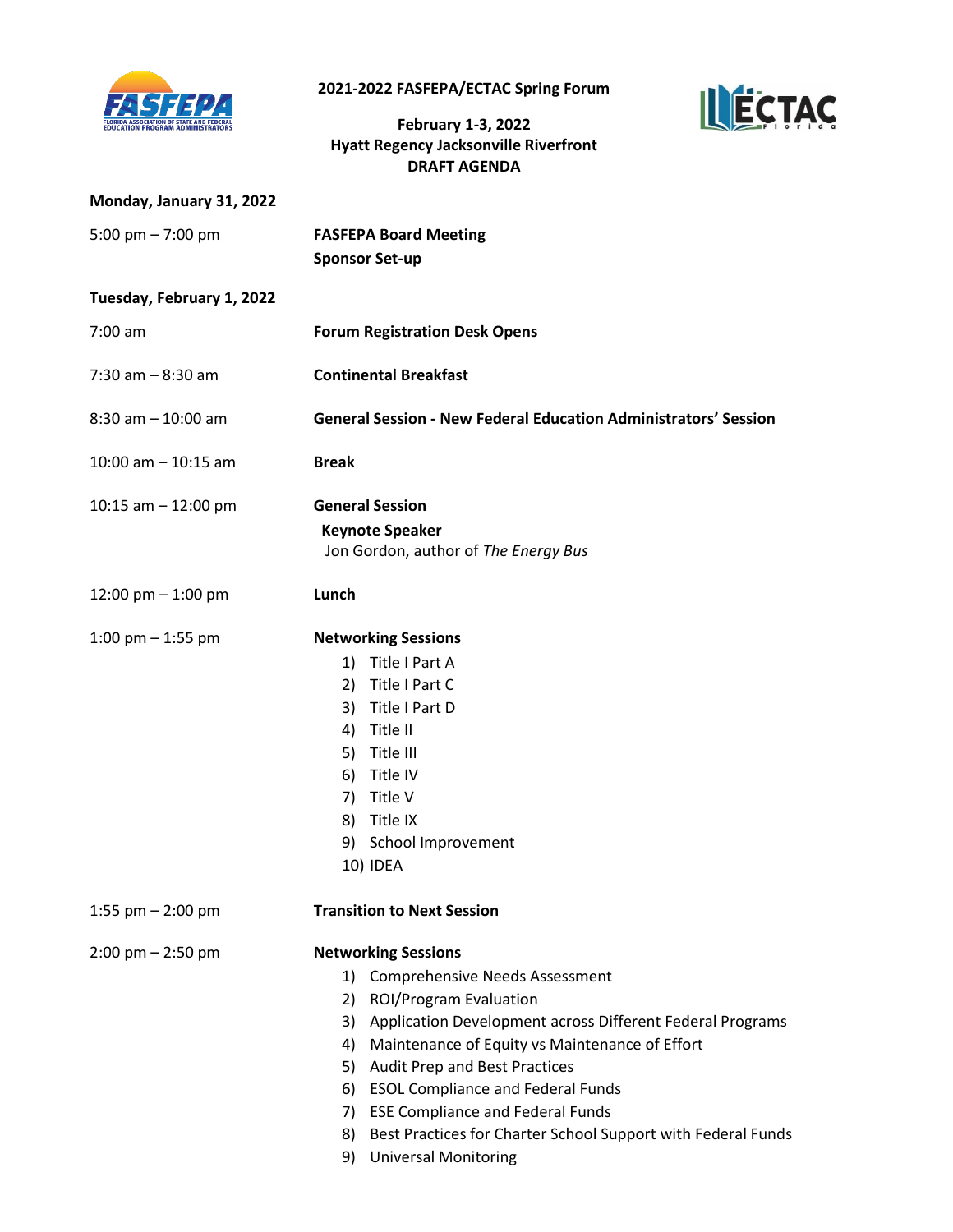| $2:50$ pm $-3:10$ pm                | <b>Break</b>                                                                                                                                                                                                                                                                                                                                                                                                                                    |
|-------------------------------------|-------------------------------------------------------------------------------------------------------------------------------------------------------------------------------------------------------------------------------------------------------------------------------------------------------------------------------------------------------------------------------------------------------------------------------------------------|
| $3:10 \text{ pm} - 4:00 \text{ pm}$ | <b>Networking Sessions</b><br>1) Comprehensive Needs Assessment<br>2) ROI/Program Evaluation<br>3) Application Development across Different Federal Programs<br>Maintenance of Equity vs Maintenance of Effort<br>4)<br>5) Audit Prep and Best Practices<br><b>ESOL Compliance and Federal Funds</b><br>6)<br>7) ESE Compliance and Federal Funds<br>8) Best Practices for Charter School Support with Federal Funds<br>9) Universal Monitoring |
| 5:00 pm $- 7:00$ pm                 | <b>President's Reception</b>                                                                                                                                                                                                                                                                                                                                                                                                                    |
| Wednesday, February 2, 2022         |                                                                                                                                                                                                                                                                                                                                                                                                                                                 |
| $7:30$ am                           | Registration                                                                                                                                                                                                                                                                                                                                                                                                                                    |
| $7:30$ am $-8:30$ am                | <b>Continental Breakfast</b>                                                                                                                                                                                                                                                                                                                                                                                                                    |
| $8:30$ am $-10:20$ am               | <b>General Session and Subscriber Meeting</b><br><b>Private School Equitable Services - FDOE</b>                                                                                                                                                                                                                                                                                                                                                |
| 10:20 am $-$ 10:45 am               | <b>Break</b>                                                                                                                                                                                                                                                                                                                                                                                                                                    |
| 10:45 am $-$ 11:45 am               | <b>General Session</b><br>Life Cycle of a Grant - FDOE                                                                                                                                                                                                                                                                                                                                                                                          |
| 11:45 am $-$ 12:45 pm               | Lunch                                                                                                                                                                                                                                                                                                                                                                                                                                           |
| 12:45 pm $-$ 1:45 pm                | <b>General Session</b><br><b>Consolidated Application - FDOE</b>                                                                                                                                                                                                                                                                                                                                                                                |
| 1:45 pm $-$ 2:10 pm                 | <b>Break</b>                                                                                                                                                                                                                                                                                                                                                                                                                                    |
| $2:10$ pm $- 2:55$ pm               | <b>Breakout Sessions</b><br><b>ESSER III - FDOE led</b><br>Consolidated Application Q & A - FDOE led<br>$\bullet$<br><b>LEA Best Practices - LEA led</b>                                                                                                                                                                                                                                                                                        |
| $2:55$ pm $-3:00$ pm                | <b>Transition to next Breakout Session</b>                                                                                                                                                                                                                                                                                                                                                                                                      |
| $3:00 \text{ pm} - 3:45 \text{ pm}$ | <b>Breakout Sessions (repeated)</b><br><b>ESSER III - FDOE led</b><br>Consolidated Application Q & A - FDOE led<br>٠<br><b>LEA Best Practices - LEA led</b><br>٠                                                                                                                                                                                                                                                                                |